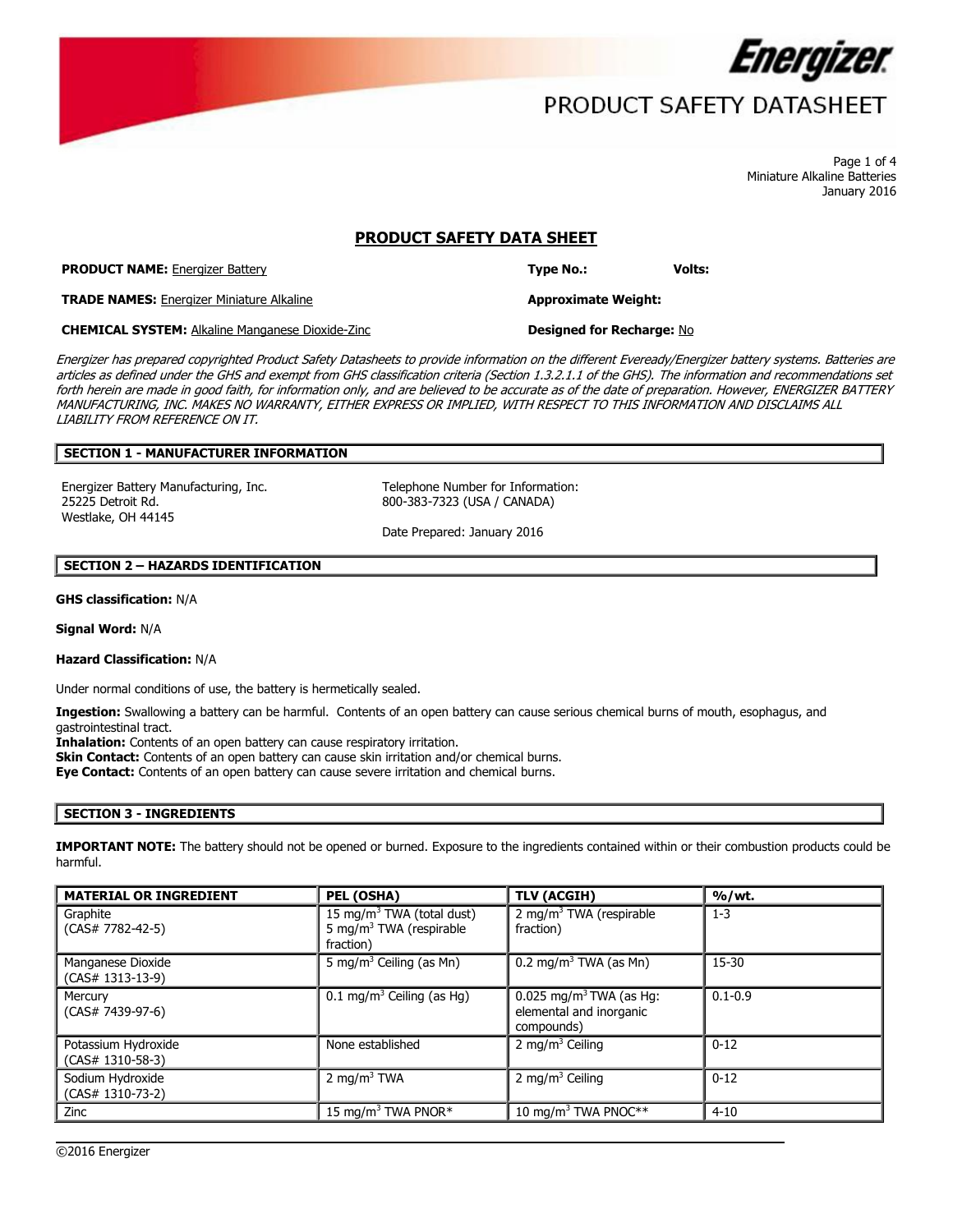

# PRODUCT SAFFTY DATASHFFT

Page 2 of 4 Miniature Alkaline Batteries January 2016

| (CAS# 7440-66-6)                                                                                      | (total dust)<br>5 mg/m <sup>3</sup> TWA PNOR*<br>(respirable fraction) | (inhalable particulate)<br>3 mg/m <sup>3</sup> TWA PNOC**<br>(respirable particulate) |                      |
|-------------------------------------------------------------------------------------------------------|------------------------------------------------------------------------|---------------------------------------------------------------------------------------|----------------------|
| Non-Hazardous Components<br><b>Steel</b><br>(iron CAS# 65997-19-5)<br>Water, Paper, Plastic and Other | None established<br>None established                                   | None established<br>None established                                                  | $30 - 35$<br>Balance |

\* PNOR: Particulates not otherwise regulated

\*\*PNOC: Particulates not otherwise classified

### **SECTION 4 – FIRST AID MEASURES**

**Ingestion:** Do not induce vomiting or give food or drink. Seek medical attention immediately. CALL NATIONAL BATTERY INGESTION HOTLINE for advice and follow-up (202-625-3333) collect day or night.

**Inhalation:** Provide fresh air and seek medical attention.

**Skin Contact:** Remove contaminated clothing and wash skin with soap and water. If a chemical burn occurs or if irritation persists, seek medical attention.

**Eye Contact:** Immediately flush eyes thoroughly with water for at least 15 minutes, lifting upper and lower lids, until no evidence of the chemical remains. Seek medical attention.

## **SECTION 5 - FIRE FIGHTING MEASURES**

In case of fire, it is permissible to use any class of extinguishing medium on these batteries or their packing material. Cool exterior of batteries if exposed to fire to prevent rupture.

Fire fighters should wear self-contained breathing apparatus.

### **SECTION 6 - ACCIDENTAL RELEASE MEASURES**

To cleanup leaking batteries:

**Ventilation Requirements:** Room ventilation may be required in areas where there are open or leaking batteries.

**Eye Protection:** Wear safety glasses with side shields if handling an open or leaking battery.

**Gloves:** Use neoprene or natural rubber gloves if handling an open or leaking battery. Battery materials should be collected in a leak-proof container.

## **SECTION 7 - HANDLING AND STORAGE**

**Storage:** Store in a cool, well ventilated area. Elevated temperatures can result in shortened battery life.

Mechanical Containment: If potting or sealing the battery in an airtight or watertight container is required, consult your Energizer Battery Manufacturing, Inc. representative for precautionary suggestions. Batteries normally evolve hydrogen which, when combined with oxygen from the air, can produce a combustible or explosive mixture unless vented. If such a mixture is present, short circuits, high temperature, or static sparks can cause an ignition.

Do not obstruct safety release vents on batteries. Encapsulation (potting) of batteries will not allow cell venting and can cause high pressure rupture.

**Handling:** Accidental short circuit for a few seconds will not seriously affect the battery. Prolonged short circuit will cause the battery to lose energy, and can cause the safety release vent to open. Sources of short circuits include jumbled batteries in bulk containers, metal jewelry, metal covered tables or metal belts used for assembly of batteries into devices.

If soldering or welding to the battery is required, consult your Energizer Battery Manufacturing, Inc. representative for proper precautions to prevent seal damage or short circuit.

**Charging:** This battery is manufactured in a charged state. It is not designed for recharging. Recharging can cause battery leakage or, in some cases, high pressure rupture. Inadvertent charging can occur if a battery is installed backwards.

**Labeling:** If the Eveready / Energizer Battery label or package warnings are not visible, it is important to provide a package and/or device label stating:

 $\overline{\phantom{a}}$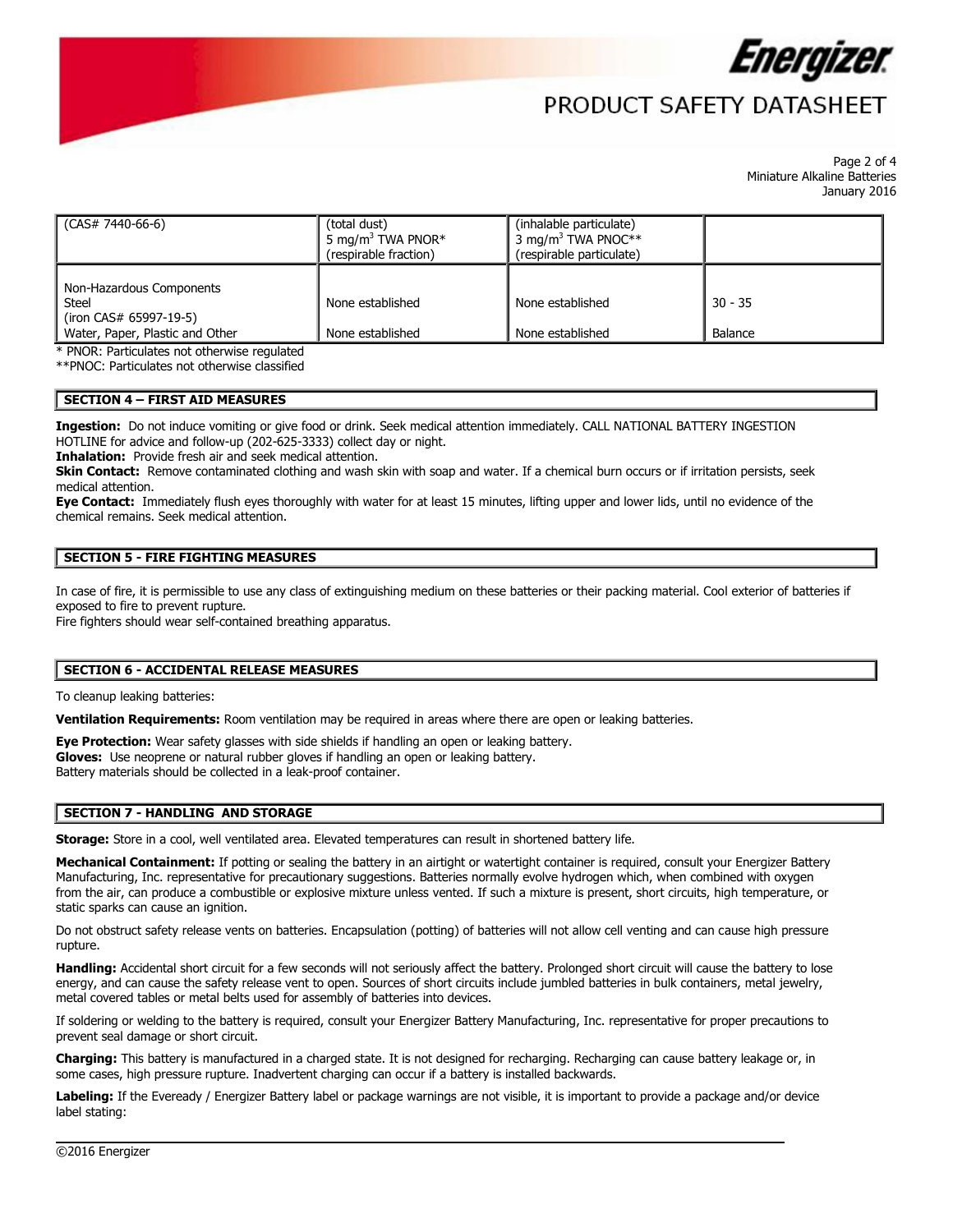

# PRODUCT SAFETY DATASHEET

Page 3 of 4 Miniature Alkaline Batteries January 2016

**WARNING:** do not install backwards, charge, put in fire, or mix with other battery types. May explode or leak causing injury. **Replace all batteries at the same time.**

Where accidental ingestion of small batteries is possible, the label should include:

Keep away from small children. If swallowed, promptly see doctor; have doctor phone (202) 625-3333 collect.

# **SECTION 8 - EXPOSURE CONTROLS/PERSONAL PROTECTION**

**Ventilation Requirements:** Not necessary under normal conditions.

**Respiratory Protection:** Not necessary under normal conditions.

**Eye Protection:** Not necessary under normal conditions. **Gloves:** Not necessary under normal conditions.

## **SECTION 9 – PHYSICAL AND CHEMICAL PROPERTIES**

| Appearance (physical state, color, etc.): | Solid object                  |
|-------------------------------------------|-------------------------------|
| Upper Explosive Limits:                   | Not applicable for an Article |
| Lower Explosive Limits                    | Not applicable for an Article |
| Odor                                      | No odor                       |
| Vapor Pressure (mm Hg @ 25°C)             | Not applicable for an Article |
| Odor Threshold                            | No odor                       |
| Vapor Density (Air = $1$ )                | Not applicable for an Article |
| pH                                        | Not applicable for an Article |
| Density $(g/cm3)$                         | $3.0 - 4.2$                   |
| Melting point/Freezing Point              | Not applicable for an Article |
| Solubility in Water (% by weight)         | Not applicable for an Article |
| Boiling Point @ 760 mm Hg (°C)            | Not applicable for an Article |
| Flash Point                               | Not applicable for an Article |
| Evaporation Rate (Butyl Acetate = $1$ )   | Not applicable for an Article |
| Flammability                              | Not applicable for an Article |
| <b>Partition Coefficient</b>              | Not applicable for an Article |
| Auto-ignition Temperature                 | Not applicable for an Article |
| Decomposition Temperature                 | Not applicable for an Article |
| Viscosity                                 | Not applicable for an Article |

 $\overline{\phantom{a}}$